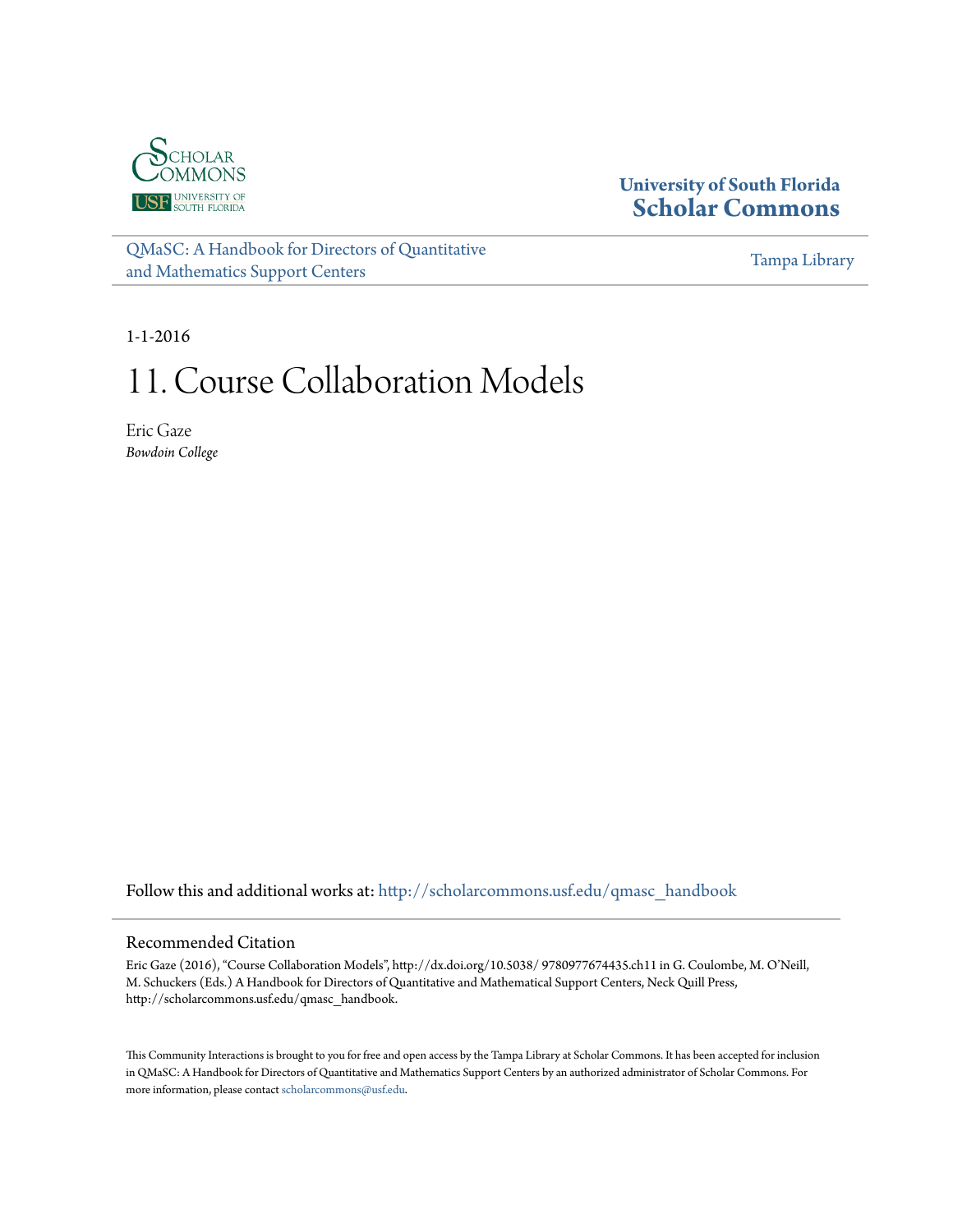# Course Collaboration Models

 $\odot$  Eric Gaze, Bowdoin College

# 1 Introduction

Quantitative and Mathematics Support Centers (QMaSCs) come in many different shapes and sizes and the services they provide are just as variable. Ranging from the most basic model of drop-in tutoring help for certain introductory math classes, to teaching and learning centers that provide assistance to course faculty at multiple points throughout the semester and in multiple disciplines. Options for course collaboration can include:

- Course placement and advising based on assessment administered and evaluated by QMaSC directors.
- Just-in-time course support with drop-in tutoring and online tutorials, including support for software packages (Mathematica, SPSS, Excel, etc.).
- Creation of ancillary materials to support and scaffold background quantitative and mathematical knowledge.
- Ongoing structured support in study groups and supplemental instruction including targeted workshops.
- Expert support of quantitative projects in non-quantitative fields, including in-class workshops and presentations on writing with numbers and database navigation.
- Follow-up assessment to measure outcomes at the course and institution level.

Suggested Citation: Eric Gaze (2016), "Course Collaboration Models", [http://dx.doi.org/10.5038/](http://dx.doi.org/10.5038/9780977674435.ch11) [9780977674435.ch11](http://dx.doi.org/10.5038/9780977674435.ch11) in G. Coulombe, M. O'Neill, M. Schuckers (Eds.) A Handbook for Directors of Quantitative and Mathematical Support Centers, Neck Quill Press, [http://scholarcommons.usf.edu/qmasc\\_handbook](http://scholarcommons.usf.edu/qmasc_handbook).

This material is based upon work supported, in part, by the National Science Foundation under Grant DUE-1255945. Any opinions, findings, and conclusions or recommendations expressed in this material are those of the author(s) and do not necessarily reflect the views of the National Science Foundation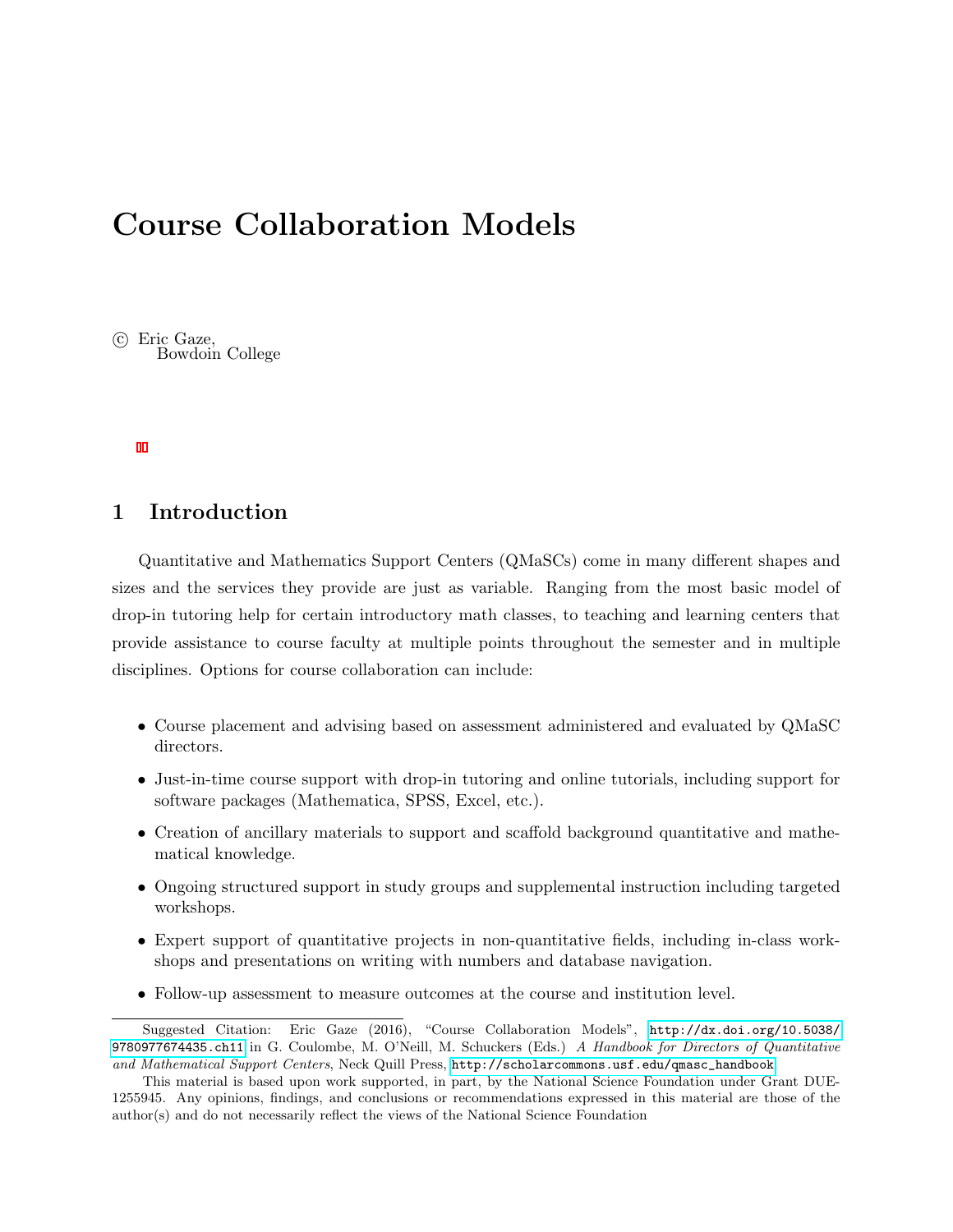# 2 Assessment

The topic of assessment might not seem to belong in a chapter on course collaboration models, but more and more QMaSCs are involved with the administration of quantitative and mathematical assessments and the subsequent evaluation of collected data. Many QMaSC directors share this information with faculty and advisors, and often participate in the accurate placement of students in courses. Likewise, directors funnel students with weak incoming skills into targeted support opportunities. Diagnostic tools include made-to-order instruments such as Accuplacer, and in-house creations that seek to assess algebra skills, calculus readiness, and overall quantitative reasoning (QR) abilities. Algebra skills and calculus readiness tests are straightforward to develop and are utilized at institutions of all sizes to accurately place students in appropriate algebra, pre-calculus and calculus courses. Relying on high school GPA is problematic, as variability in rigor in high schools throughout the country can lead to significant differences in interpreting high school preparation. Community colleges struggle to place students in the current "layer-cake of algebra dominated mathematics" [1]. As of Fall 2010, the developmental math programs at 2-year colleges centered upon algebra, in particular, 61% of all math enrollments consist of some form of algebra. This statistic is even higher given that 30% of 2-year schools have their pre-college level math programs offered outside of the math department in developmental (remedial) programs: Table 1: 2-year course enrollments, \*note that 30% of developmental math programs at 2-year schools are outside of math departments and thus not listed here [2].

| Two-year College Course Enrollments (in 1000's) In Math* Courses |                    |      |      |      |      |  |  |  |
|------------------------------------------------------------------|--------------------|------|------|------|------|--|--|--|
|                                                                  | Pre-College Level  |      |      |      |      |  |  |  |
|                                                                  | 1990               | 1995 | 2000 | 2005 | 2010 |  |  |  |
| Pre-Algebra                                                      | 45                 | 91   | 87   | 137  | 226  |  |  |  |
| Elementary Algebra (HS level)                                    | 262                | 304  | 292  | 380  | 428  |  |  |  |
| Intermediate Algebra (HS level)                                  | 261                | 263  | 255  | 336  | 344  |  |  |  |
|                                                                  | Pre-Calculus Level |      |      |      |      |  |  |  |
| College Algebra                                                  | 153                | 186  | 173  | 206  | 230  |  |  |  |
| College Algebra $+$ Trigonometry                                 | 18                 | 17   | 16   | 14   | 11   |  |  |  |
| Total                                                            | 1272               | 1425 | 1347 | 1696 | 2024 |  |  |  |

Table 1: 2-year course enrollments, \*note that 30% of developmental math programs at 2-year schools are outside of math departments and thus not listed here (CBMS 2010) [2]

Theoretically, the justification for so much algebra is to prepare students for Calculus, despite the fact that quantitative reasoning (QR) courses are steadily increasing in number and attracting more and more students. Enrollments in Math for the Liberal Arts and Finite Math courses rose 63% from 1995 to 2010; whereas mainstream Calculus I enrollments rose only 20% over the same period [2]. The total enrollment in these two general education math courses exceeded mainstream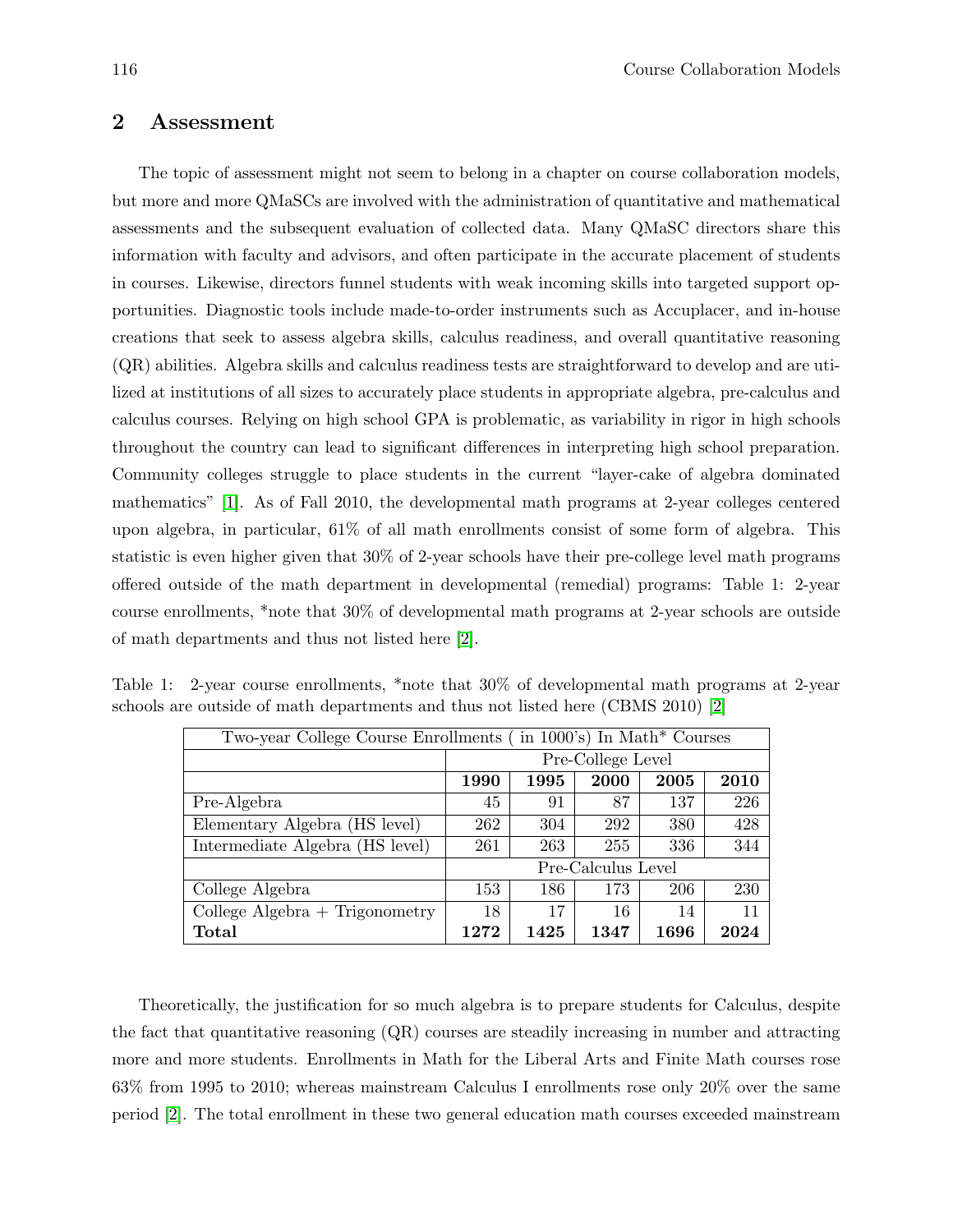Calculus I enrollments 318,000 to 300,000 in fall 2010:

Table 2: 2-year course enrollments, \*note that 30% of developmental math programs at 2-year schools are outside of math departments and thus not listed here (College Board of Mathematical Sciences (CBMS) 2010) [2]

| College Board of Mathematical Sciences 2010 Survey (Enrollments in 1,000's) |      |      |      |      |  |  |  |
|-----------------------------------------------------------------------------|------|------|------|------|--|--|--|
|                                                                             | 1995 | 2000 | 2005 | 2010 |  |  |  |
| Finite Math (2-year)                                                        | 24   | 19   | 22   | 18   |  |  |  |
| Liberal Arts Math (2-year)                                                  | 38   | 43   | 59   | 91   |  |  |  |
| Calculus I $(2-year)$                                                       | 58   | 53   | 51   | 65   |  |  |  |
| Finite Math (4-year)                                                        | 59   | 82   | 94   | 62   |  |  |  |
| Liberal Arts Math (4-year)                                                  | 74   | 86   | 123  | 147  |  |  |  |
| Calculus I $(4$ -year)                                                      | 192  | 192  | 201  | 235  |  |  |  |

Similarly, enrollments in Liberal Arts Math courses, those most often designated as QR, went up 113% over this period. This movement of "math for everyone else" is in part a recognition that the majority of college students will not major in a Science, Technology, Engineering, or Math (STEM) field. Of the 1,303,050 college-ready students in Fall 2005 (from the 4,012,770 cohort of 2001 9th-graders) only 277,550 went on to major in STEM fields, and only 166,530 graduated with a STEM degree in May 2011 [7]. This illustrates why institutions are providing an increasing number of QR course offerings to their students. Colleges and universities strive to provide a mathematical experience that will directly benefit their students' QR abilities. This new emphasis requires assessment of both traditional algebra and Calculus readiness alongside assessment of QR. The latter is more problematic for QMaSC directors because QR is relatively new on the academic landscape and traditional college-readiness tests, like the SAT, are not designed for QR. The Mathematical Association of America's Special Interest Group in Quantitative Literacy (SIGMAA-QL) conducted a survey in 2009 of 1,554 institutions and found that while 87% of respondents had some form of quantitative requirement [8] only about 23% of them have pre-post assessment of quantitative literacy and reasoning (QLR) skills. Most of these internal assessment tools have no national norms with which to compare. Furthermore, the actual construct of "quantitatively literate" remains undeveloped [9]. A QLR test is available through a National Science Foundation (NSF) funded project, QLR Assessment (QLRA), in the Transforming Undergraduate Education in STEM (TUES) program. The QLRA project created a non-proprietary nationally normed, valid, reliable QLR test<sup>1</sup>, which was piloted at over 30 institutions across the country from 2-year schools to public universities and liberal arts colleges. To learn more about this assessment, contact the

 $^{\rm 1}$  <http://serc.carleton.edu/qlra/index.html>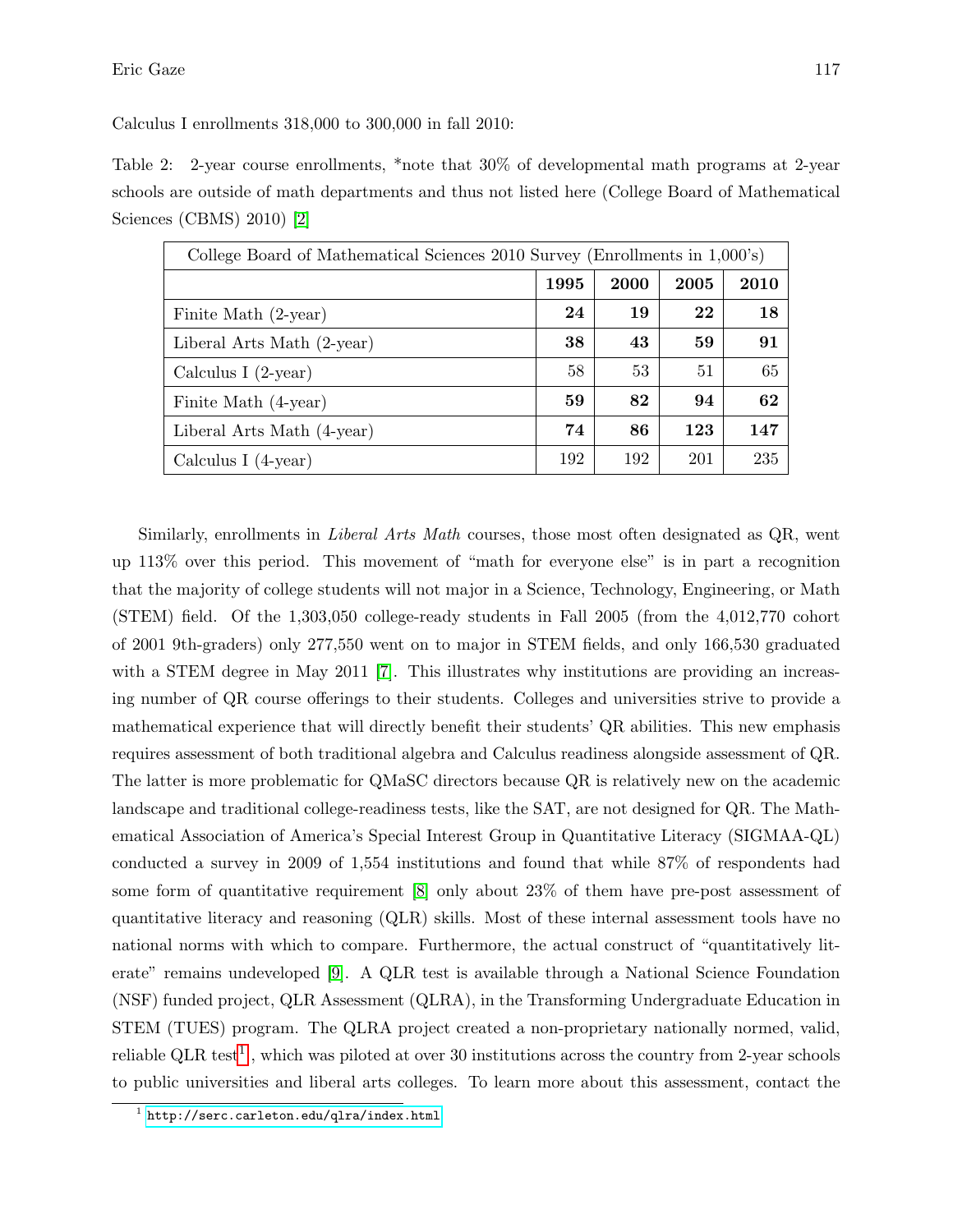principal investigator, Eric Gaze [\(egaze@bowdoin.edu\)](mailto:egaze@bowdoin.edu). The 2012 pilot data for this 23 question multiple-choice test shows a nice distribution with no ceiling or floor effects:



Figure 1: QLRA 2012 test data

Bowdoin College administers a QR test to all incoming students (initiated in 1995) and uses the scores for placement and advising purposes in all math and science courses. At Bowdoin, a student's Q-score is among the best predictors of GPA with the following correlation coefficients derived from 6 years of data (N  $\sim$  3,000):

- $R = 0.39$  Q-score vs. Overall GPA
- $R = 0.48$  Q-score vs. Math/Science GPA
- $R = 0.48$  Q-score vs. First year overall GPA

Accurate placement in math/science coursework is an incredibly important part of the QMaSC director's job. Before directors of QMaSCs can collaborate with the courses themselves, it is crucial that students be placed into the correct level giving them the best chance of a successful start. QMaSC directors are often concerned mainly with Calculus placements and the QLRA test may be a valuable part of this advising process, especially for students with no AP scores.

### 3 Tutoring and Study Groups

Once students have been placed into an appropriate math or science course, QMaSC directors will often develop and oversee a broad range of ongoing academic support activities. Drop-in tutoring for quantitative and mathematics courses is the most obvious way in which a QMaSC can support instruction. Directors and student tutors hold "office hours" in a dedicated tutoring space.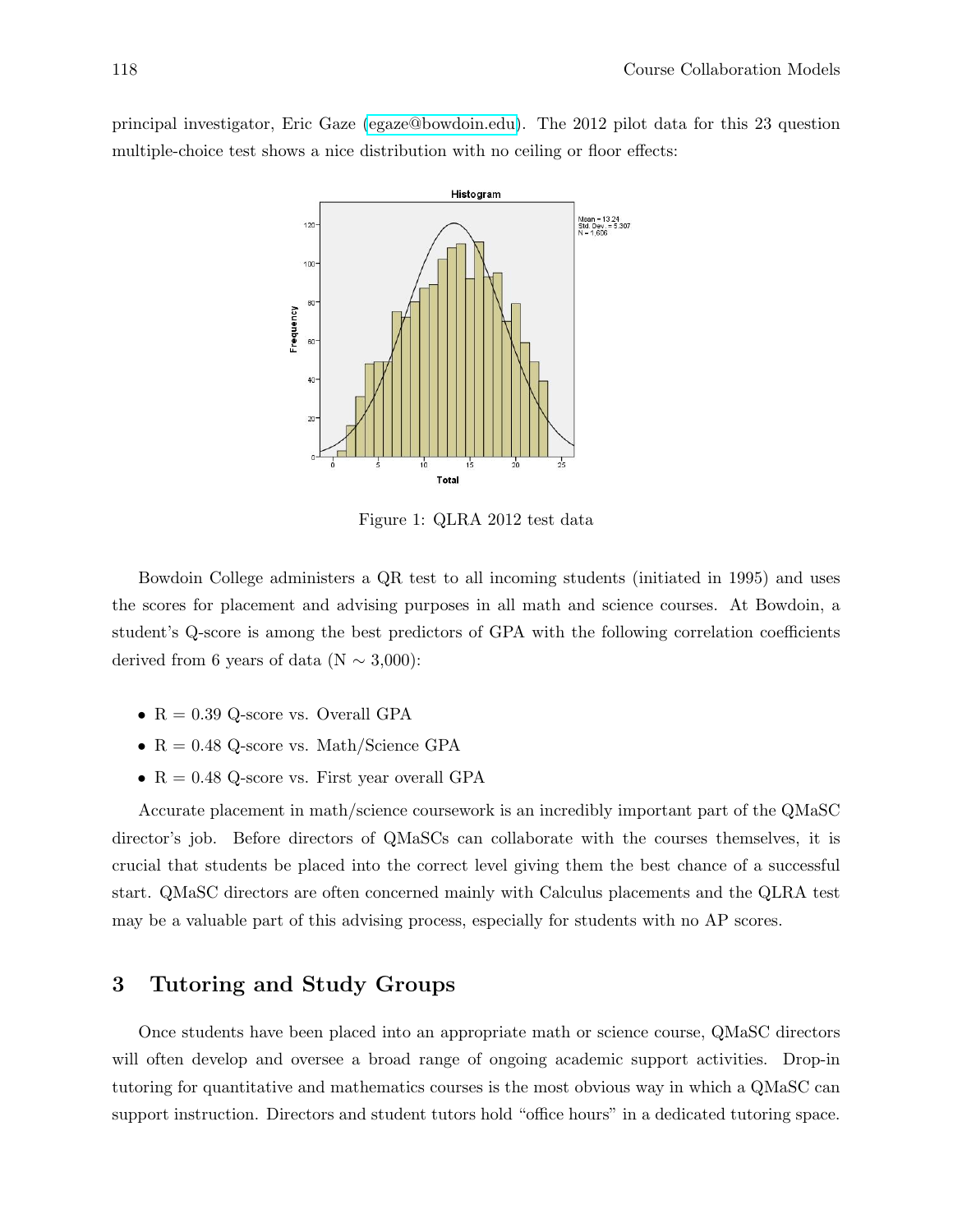Students looking for help can either sign up for a block of time to work one-on-one with a tutor, or they can just drop-in to work collaboratively with tutors and other students. Course specific study groups, coordinated by the QMaSC director, provide another option for students seeking assistance. Working closely with course faculty, the director trains and assigns student tutors to lead the study groups. Study group leaders meet their assigned class at the start of the semester to introduce themselves and explain the purpose and value of attending study groups. The leader emphasizes the importance of forming regular study habits, developing academic peer support structures, and working productively under the guidance of trained peer tutors. Individualized attention is also available at many institutions with QMaSC directors coordinating individual tutorials. These arrangements for one-on-one tutoring provide students with a more private experience, which is especially helpful in cases of students with severe math anxiety or learning differences. QMaSC directors can also work with faculty to develop tutorials on specific math concepts for students in math and science courses. These tutorials can take the form of worksheets, workbooks, or online modules. The following list provides a subset of available resources on the internet that QMaSC directors may find useful in an attempt to avoid reinventing the wheel:

- Khan Academy: Definitely the giant in this arena and has expanded beyond simple math to almost all disciplines. <https://www.khanacademy.org/>
- Center of Math Organization: Great resource with lots of tutorials and digital materials. <http://www.centerofmath.org/>
- Hippocampus: Nice collection of different resources including video tutorials. <http://www.hippocampus.org/?gclid=CKK18vzPh7oCFUWd4AodxG8AZA>
- Cool Math: The name says it all, you can be the judge. <http://www.coolmath.com/algebra/>
- Math Planet: Videos and problems available. <http://www.mathplanet.com/>.
- Calculus Help: Fun problems in addition to online tutorials. <http://www.calculus-help.com/>

These "just-in-time" activities free up course faculty from spending valuable class time on review material. QMaSC directors can also create tailored assessments for course specific skills to identify weaknesses among students taking the course.

### 4 Workshops

QMaSC directors may find workshops to be particularly useful in providing supplemental support. The instructor of a science course that explores exponential growth can ask for a workshop on this topic led by either the director or a trained student tutor. Discipline specific content can also be reviewed using a similar format but led by student tutors who have previously and successfully completed the course. Workshops on the basics of logic or proof by induction can be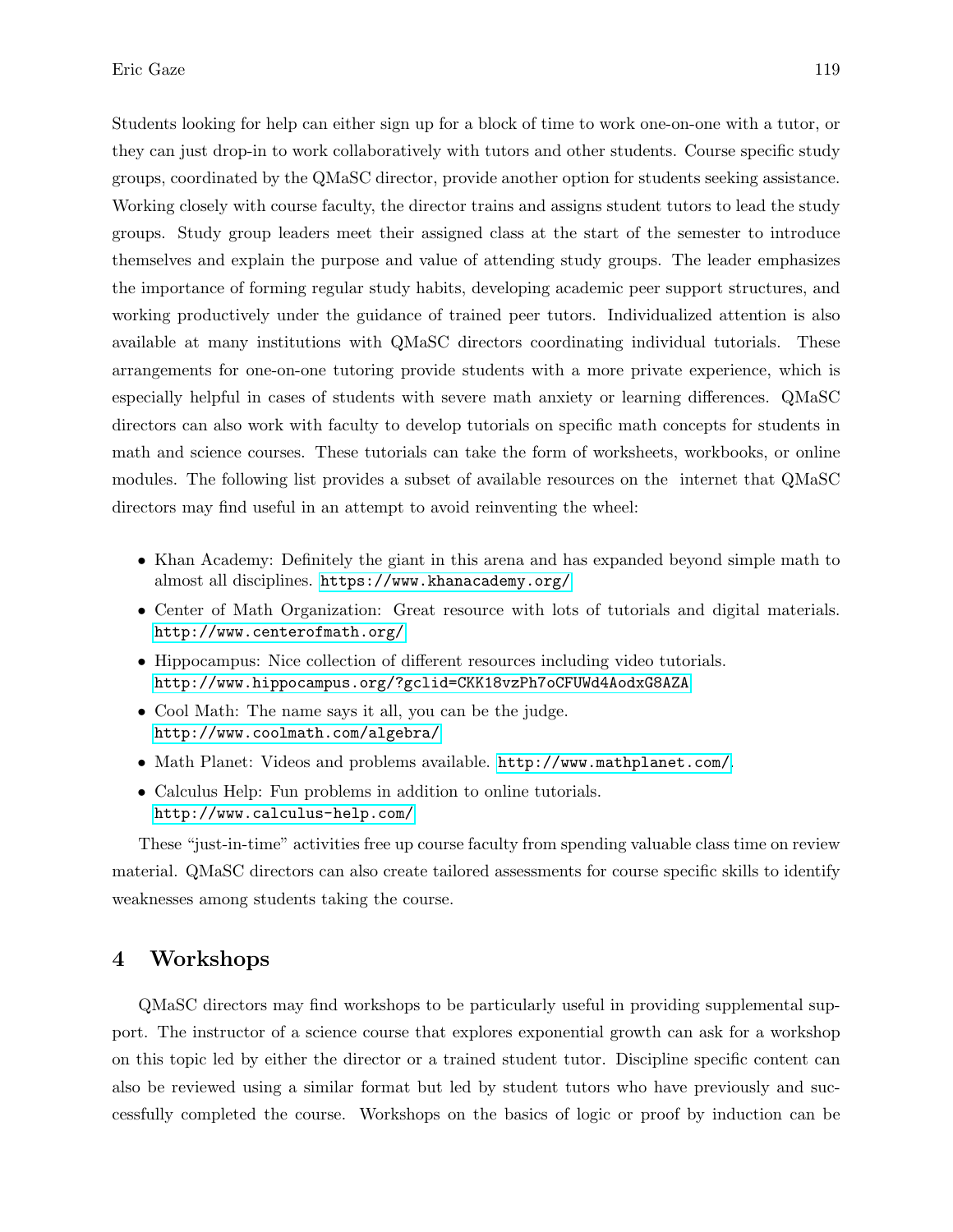offered for students in a Foundations of Mathematics course. In addition, a series of workshops can be designed to provide technological support for software packages being used in courses. For example, statistics instructors can request workshops on the use of R while mathematics instructors can request supplemental instruction in typesetting using LaTeX or in using programs such as Mathematica, Maple, MatLab, or SPSS. Likewise, instructors of humanities courses that use databases can request that the QMaSC director lead a class or workshop on working with data or writing with numbers. Follow-up instruction can then take place as needed using the QMaSC tutoring resources.

See the appendices for detailed examples of a calculus workshop designed for a physics class and a faculty development workshop on reasoning from evidence. These examples might be particularly useful for QMaSC directors when thinking about creating their own materials.

#### 5 Conclusion

QMaSCs are more than just a place where students can go to get help factoring quadratics and integrating trigonometric functions. QMaSC directors are involved throughout the semester helping to place students in appropriate courses using well-developed assessment tools and providing supplemental instruction and tutoring to assist students as the course progresses. QMaSC directors can assist faculty with identifying weaknesses in students' background knowledge and coordinating resources to address such deficiencies. QMaSC directors can lead the campus community in an effort to incorporate QR across the curriculum, raising awareness for the value and utility of reasoning from all forms of evidence, including quantitative information. In the process QMaSC directors positively impact all shareholders on campus, from faculty and students in math and quantitative courses to the students who provide support as tutors and study group leaders.

#### 6 Bibliography

- [1] J. M. Shaughnessy, "Endless algebra the deadly pathway from high school mathematics to the college mathematics," February 2011. Accessed from [http://www.nctm.org/News-and-Calendar/](http://www.nctm.org/News-and-Calendar/Messages-from-the-President/Archive/J_-Michael-Shaughnessy/Endless-Algebra%E2%80%94the-Deadly-Pathway-from-High-School-Mathematics-to-College-Mathematics/) [Messages-from-the-President/Archive/J\\_-Michael-Shaughnessy/Endless-Algebra%E2%](http://www.nctm.org/News-and-Calendar/Messages-from-the-President/Archive/J_-Michael-Shaughnessy/Endless-Algebra%E2%80%94the-Deadly-Pathway-from-High-School-Mathematics-to-College-Mathematics/) [80%94the-Deadly-Pathway-from-High-School-Mathematics-to-College-Mathematics/](http://www.nctm.org/News-and-Calendar/Messages-from-the-President/Archive/J_-Michael-Shaughnessy/Endless-Algebra%E2%80%94the-Deadly-Pathway-from-High-School-Mathematics-to-College-Mathematics/) on June 28, 2016.
- [2] Conference Board of Mathematical Sciences, "Statistical Abstract of Undergraduate Programs in the Mathematical Sciences in the United States," 2013.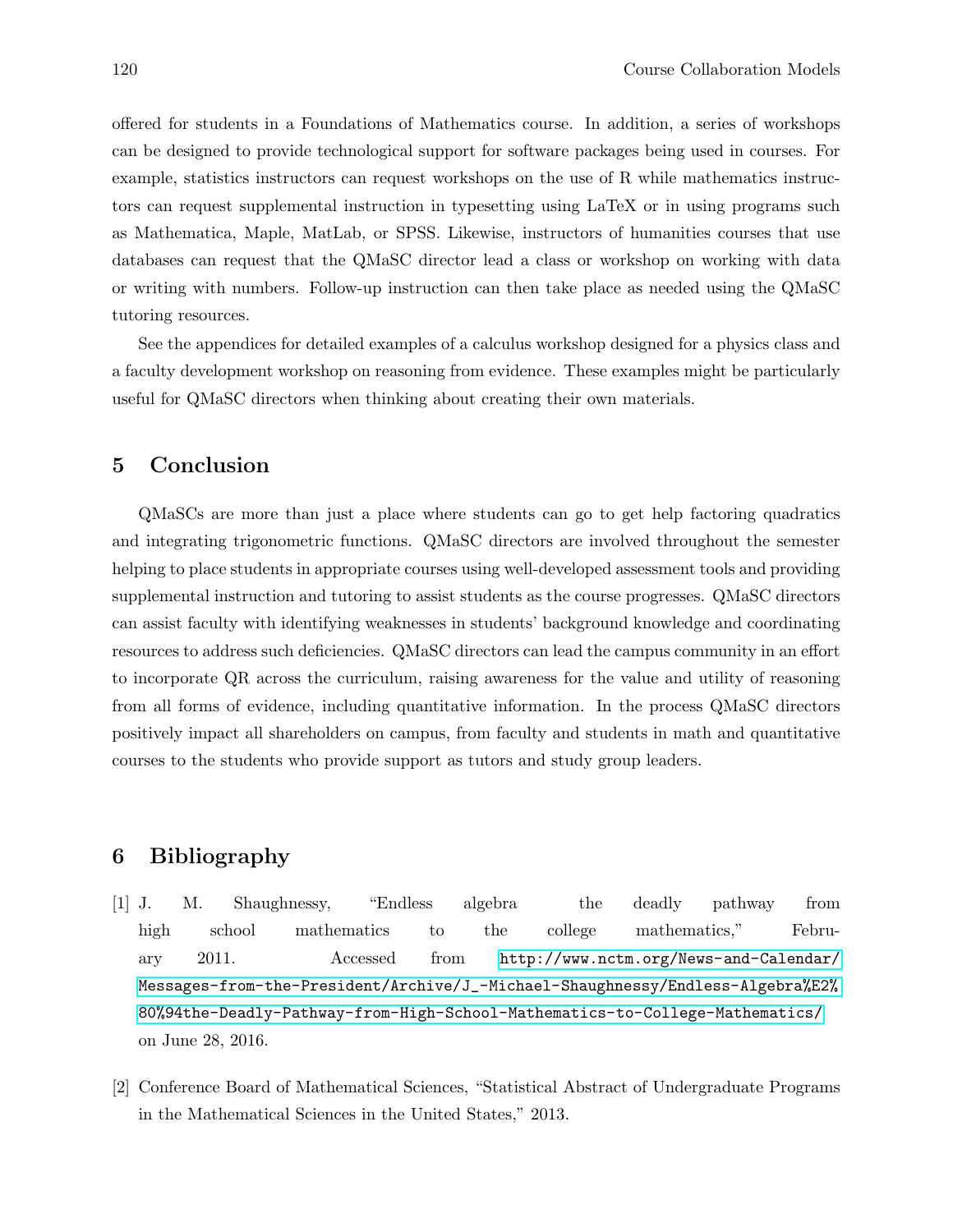- [3] Curriculum Renewal Across the First Two Years MAA/CUPM Subcommittee of the Committee on the Undergraduate Program in Mathematics (CUPM), "College Algebra Guidelines," 2007. Accessed from <http://www.maa.org/cupm/crafty/> on June 11, 2013.
- [4] B. Madison and L. A. Steen, "Evolution of numeracy and the national numeracy network," Numeracy, vol. 1, no. 1, 2008. Accessed from [http://services.bepress.com/numeracy/vol1/](http://services.bepress.com/numeracy/vol1/iss1/art2) [iss1/art2](http://services.bepress.com/numeracy/vol1/iss1/art2) on June 11, 2013.
- [5] National Council of Teachers of Mathematics. Reston, VA: National Council of Teachers of Mathematics, 1989.
- [6] L. Steen, Why numbers count: Quantitative Literacy for Tomorrow's America. New York, NY: The College Board, 1997.
- [7] D. Kaplan, "The STEM Challenge," Fortune, June 14, 2010.
- [8] M. Schield, "Quantitative graduation requirements at us four year colleges," 2010. Presented to the SIGMAA-QL board at the 2010 Joint Math Meetings.
- [9] J. Bookman, S. Ganter, and R. Morgan, "Developing assessment methodologies for quantitative literacy: A formative study," American Mathematical Monthly, vol. 115, no. 10, pp. 911–929, 2008.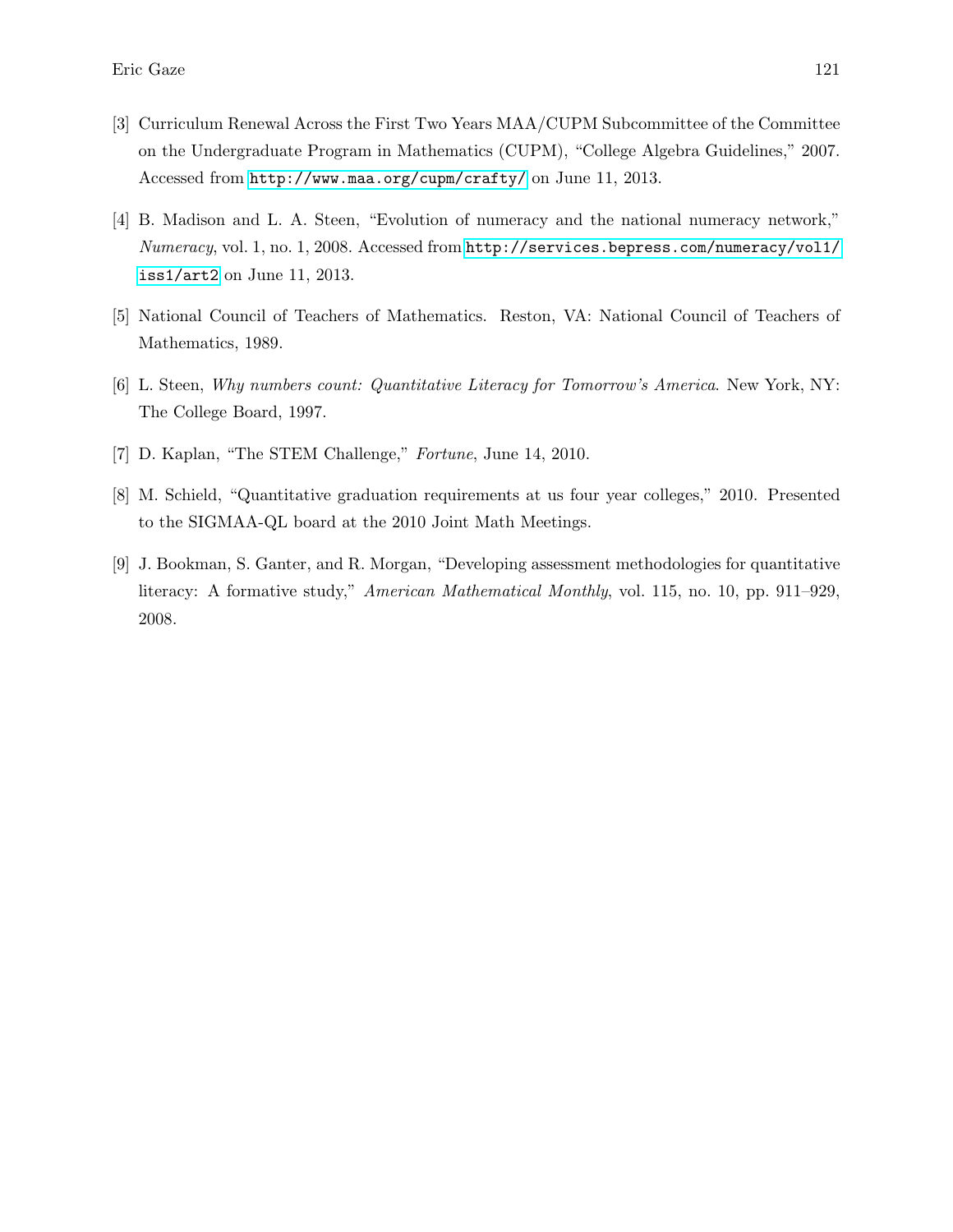# 7 Appendix

#### A. Calculus Workshop Designed for Use in Physics Course

The following was created for a workshop on calculus in a physics class. The professor wanted to make sure students understood the "kinematic chain," an expression that is unfamiliar to many mathematicians. Kinematic chain refers to the relationship between the position, velocity and acceleration functions. In particular, students in the physics class were expected to be able to work backwards from graphs of acceleration to velocity and position. Discipline specific vocabulary and notation is often a huge stumbling block for students in transferring their knowledge in a math class to an applied domain. This workshop starts by reviewing basic concepts of the derivative and then moves on to discussing the kinematic chain, first using notation from a calculus class then comparing with the notation from physics.

#### Calculus Workshop on Kinematic Chain for Physics Class

There is a fundamental relationship between the signs of the 1st and 2nd derivatives and the shape of the function. The function is **increasing/decreasing** when the 1st derivative is positive/negative, and concave up/down when the 2nd derivative is positive/negative. Extrema occur when the 1st derivative changes sign (zeroes) and inflection points occur when the 2nd derivative changes sign.

| <b>Intervals</b>                          | $\ldots -5$         | $-5 \ldots 2$               | $2 \ldots 18$  | $18 \ldots 34$   | 34. 57         | $57 \ldots$          |
|-------------------------------------------|---------------------|-----------------------------|----------------|------------------|----------------|----------------------|
| 1st derivative $f'(x)$<br>or $dy/dx$      | Positive $(+)$      | $Negative(-)$               | $Negative(-)$  | $Positive(+)$    | Positive $(+)$ | $Negative(-)$        |
| 2nd derivative $f''(x)$<br>or $d^2y/dx^2$ | <i>Megative</i> (-) | $\eta$ egative $(\text{-})$ | Positive $(+)$ | Positive $(+)$   | Negative (-)   | <b>N</b> egative (-) |
| Original function<br>f(x)                 | Increasing          | Decreasing                  | Decreasing     | Increasing       | Increasing     | Decreasing           |
|                                           | Max                 |                             | Min            |                  | Min            |                      |
|                                           |                     | Inflection Point            |                | Inflection Point |                |                      |

When applying this table to graphs of position  $x(t)$ , velocity  $v(t)$ , and acceleration  $a(t)$  the following guidelines will help:

- 1. A function is CONSTANT/HORIZONTAL ( $\leftrightarrow$ ) derivative is ZERO.
- 2. A function is DECREASING  $\leftrightarrow$  derivative is NEGATIVE.
- 3. A function is INCREASING  $\leftrightarrow$  derivative is POSITIVE.
- 4. A function is QUADRATIC  $\leftrightarrow$  derivative is LINEAR.
- 5. A function is LINEAR  $\leftrightarrow$  derivative is CONSTANT/HORIZONTAL.
- 6. A function is CONCAVE UP/DOWN  $\leftrightarrow$  derivative is INCREASING/DECREASING

Thus for the following graph of the acceleration we can reconstruct the velocity as follows.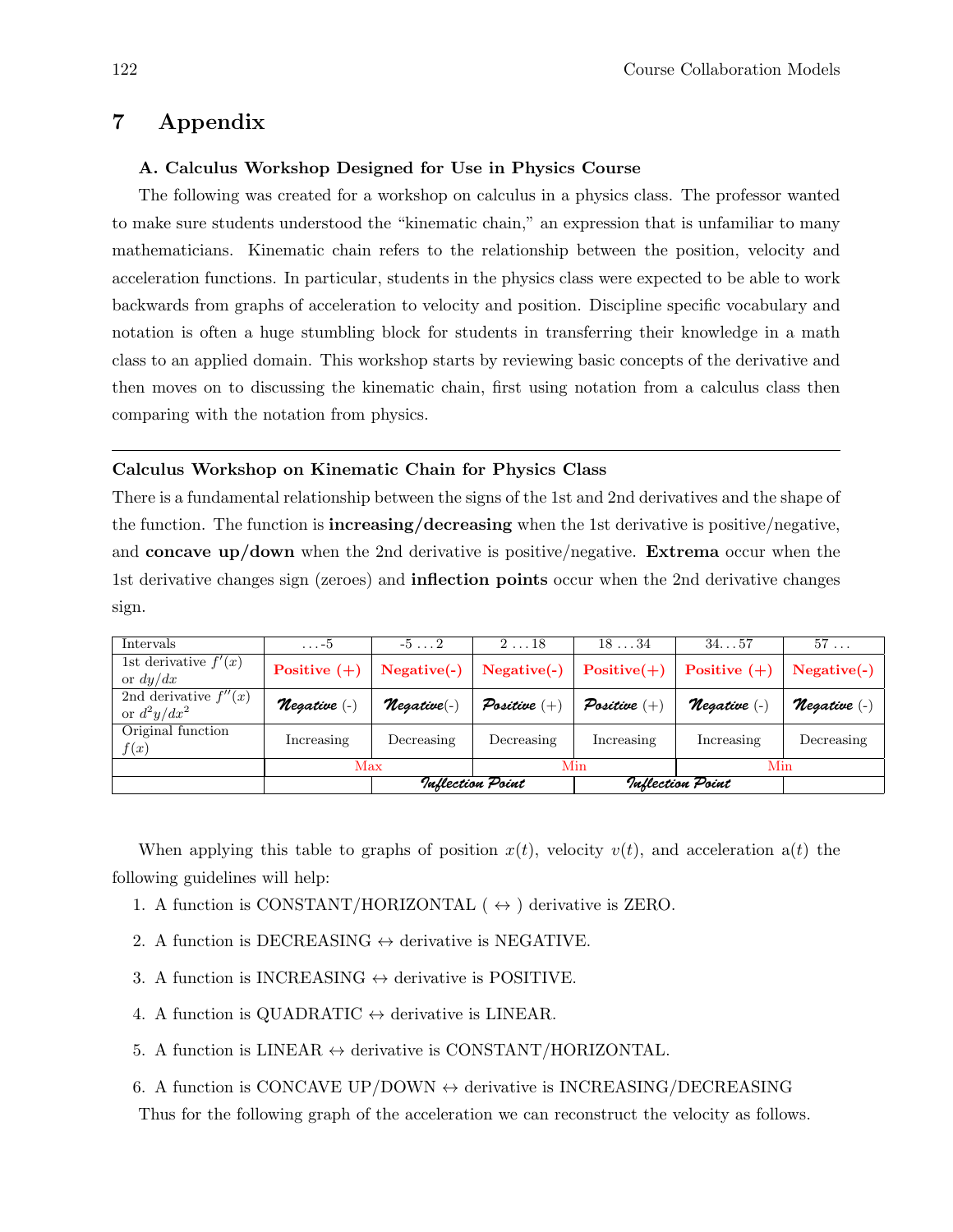

Let's first write down what we know and what this implies using the 6 equivalences above:

- a(t) the derivative is LINEAR from 0 to 3  $\leftrightarrow$  v(t) the function is QUADRATIC from 0 to 3
- a(t) the derivative is POSITIVE from 0 to 3  $\leftrightarrow$  v(t) the function is INCREASING from 0 to 3
- a(t) the derivative is DECREASING from 0 to 3  $\leftrightarrow$  v(t) the function is CONCAVE DOWN from 0 to 3
- a(t) the derivative is ZERO from 3 to 5  $\leftrightarrow$  v(t) the function is CONSTANT from 3 to 5

In order to draw a graph having these characteristics we need a starting point or initial condition. Assuming the initial velocity  $v0 = 0$  we start our graph at the origin, changing this **initial** condition simply raises or lowers (shifts vertically) this shape determined by the conditions above: